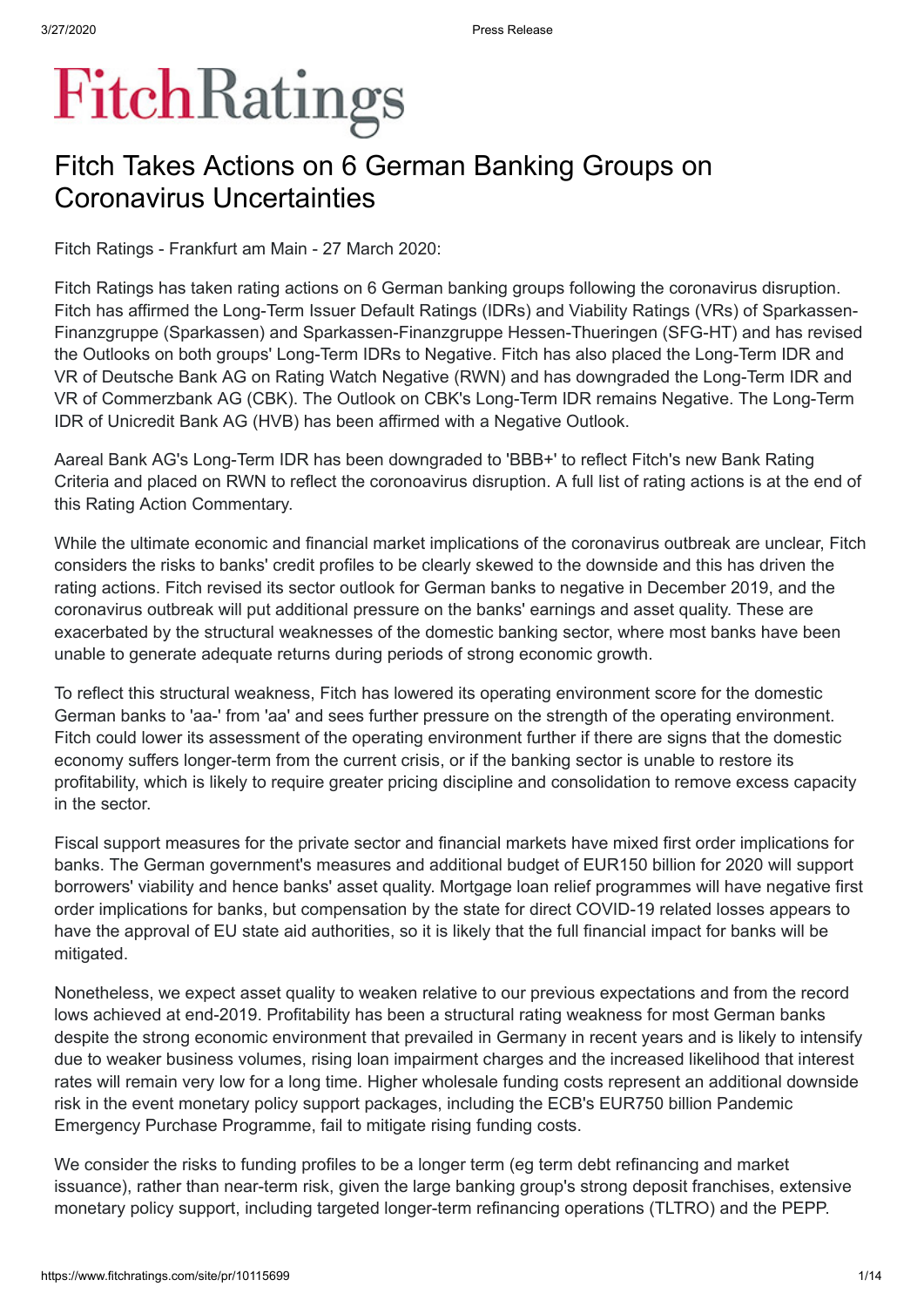#### **Key Rating Drivers**

#### AAREAL

Unless noted below, the key rating drivers for Aareal are those outlined in our Rating Action Commentary published in January 2020 (Fitch Revises Aareal's Outlook to Negative; Affirms IDR at 'A-'; <https://www.fitchratings.com/site/pr/10107378>).

Fitch has downgraded Aareal's Long-Term IDR to 'BBB+', the level of the bank's VR, because we do not expect the bank to hold Tier 2 and AT1 debt buffers sustainably in excess of 10% of its risk weighted assets, which would be required for an IDR uplift under Fitch's updated criteria. Aareal's Derivative Counterparty Rating (DCR), long-term senior preferred (SP) debt and long-term Deposit Ratings have also been downgraded by one notch due to the downgrade of the bank's Long-Term IDR. They remain one notch above the Long-Term IDR due to protection offered to respective creditors by significant layers of subordinated and senior non-preferred (SNP) debt. Aareal's short-term debt ratings and short-term deposit ratings have been downgraded to 'F2', the baseline option mapping to the respective long-term ratings, because the bank's Funding & Liquidity score of 'bbb+' is not sufficient to warrant a higher short-term rating.

Fitch has placed Aareal's VR, Long-Term IDR, DCR and debt ratings on RWN because the economic fallout from the coronavirus crisis represents a near-term risk to the ratings. The bank enters the economic downturn with increased vulnerabilities, despite improved portfolio quality due to recently executed derisking measures. This is due to the deteriorating economic environment in Germany, the bank's mono-line commercial real estate business model and elevated exposure to hotels (33% of total real estate loans at end-2019) and retail property (24% at end-2019), partially in more volatile regions (South Europe). We expect pressure on the bank's profitability from lower business volumes as well as higher loan impairment charges (LICs) from rising NPLs. At the same time, we believe that the bank's capitalisation will remain a relative rating strength.

Prior to placing them on RWN due to risks posed by the COVID-19 induced crisis, Fitch has taken actions on certain ratings that were placed Under Criteria Observation (UCO) on 4 March (see "Fitch Places German and Austrian Banks Under Criteria Observation") following the publication of Fitch's updated Bank Rating Criteria on 28 February 2020.

We have downgraded the bank's subordinated Tier 2 debt to 'BBB-' to reflect the switch to a baseline notching of two notches for loss severity from the respective VRs under the new criteria from one notch under the old criteria. The additional Tier 1 debt with fully discretionary coupons has been upgraded to 'BB'. It is now notched four times from its VR, which is the baseline notching under the new criteria as opposed to five notches under the old criteria, to reflect a reduction in incremental non-performance risk relative to the VR. This reflects the bank's large buffers above mandatory coupon omission triggers, which we expect to be maintained.

Aareal's senior unsecured debt ratings, still UCO, will be reviewed and resolved as soon as practical and in any case within six months.

Aareal's Support Ratings (SR) and Support Rating Floors (SRF) reflect Fitch's view that due to the EU's Bank Recovery and Resolution Directive (BRRD), under which senior creditors can no longer rely on full extraordinary support from the sovereign if the bank becomes non-viable.

#### **C<sub>BK</sub>**

Unless noted below, the rating drivers for Commerbank are those outlined in our Rating Action Commentary published in January 2020 (Fitch Affirms Commerzbank at 'BBB+'; Outlook Negative; <https://www.fitchratings.com/site/pr/10108421>).

We have downgraded CBK's Long-Term IDR, VR and SNP/ unsecured debt rating to 'BBB' from 'BBB+' because we believe that the economic disruption in Germany poses material execution risk for the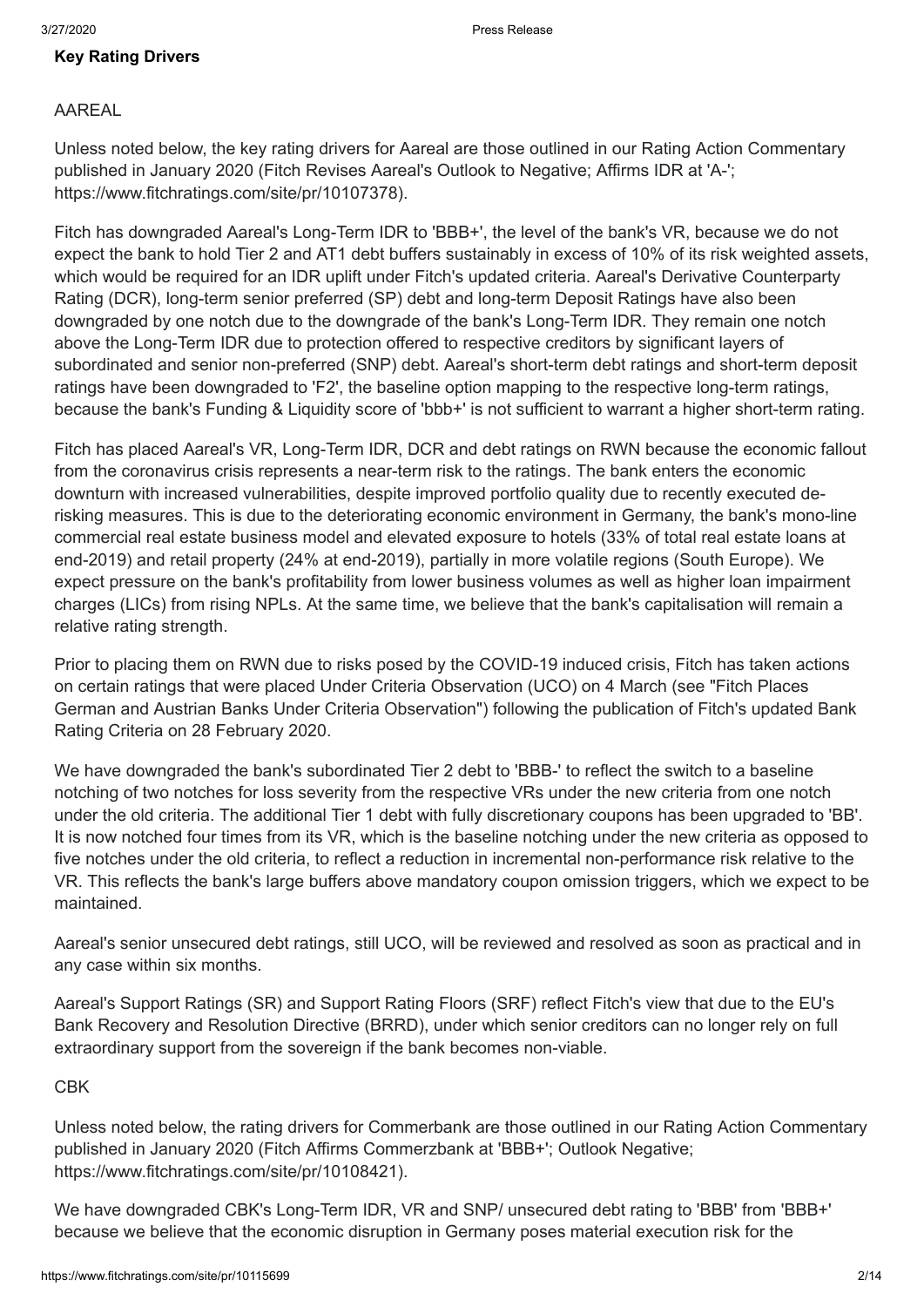implementation of the bank's strategic plan, which will negatively affect revenue generation. The bank enters the expected economic fallout from the coronavirus crisis and the economic downturn from a position of relative weakness given its below-average earnings and profitability, which is of high importance to its VR.

The Negative Outlook on CBK's IDR reflects our view that the economic and financial market fallout from the coronavirus outbreak creates additional medium-term downside risks to our assessment of CBK's asset quality, earnings and profitability and capitalisation, which could ultimately affect the bank's company profile.

CBK is in the midst of a substantial restructuring, which we believe could be disrupted by the ongoing crisis and prevent the bank from reaching its modest profitability target. We believe that there is additional downside risk to our assessment of the bank's asset quality because CBK is a key financer of the German Mittelstand and its corporate portfolio entails concentration risks due to large exposures, including to the consumer and automotive industry (EUR15 billion and EUR10 billion exposure, respectively, at end-2019). Despite government programmes to support the economy, there is a heightened probability that corporate and to a lesser extent retail risks will drive up LICs. LICs already increased substantially last year, amounting to about a third of the bank's pre-impairment operating profit.

We therefore expect pressure on the bank's earnings, which is a relative rating weakness of CBK. The pressure on the bank's profitability could be compounded by lower business volumes and even lower interest rates, which Commerzbank's business model is sensitive to. We also expect pressure on CBK's capitalisation, which with a 13.4% CET1 ratio at end-2019 was in line with its European peers, due to negative rating migration that could inflate risk-weighted assets (RWA). We expect CBK's funding and liquidity to remain sound, given the bank's solid deposit and funding franchise.

We have downgraded CBK's Short-Term IDR from 'F1' to 'F2'. The Short-Term IDR is at the higher of the two possible levels that map to a 'BBB' Long-Term IDR to reflect the bank's sound funding and liquidity score of 'a'. We have also downgraded the commercial paper issued by CBK's subsidiary Commerzbank US Finance Inc. to 'F2' from 'F1', in line with the rating action on CBK.

#### DCR, DEPOSIT RATINGS AND SP DEBT RATINGS

We have downgraded CBK's DCR, long-term SP debt ratings and Long-Term Deposit Ratings by one notch, in line with the rating action on CBK's Long-Term IDR. The DCR, long-term deposit rating and long-term SP debt rating remain one notch above the bank's Long-Term IDR because of the protection that could accrue from CBK's more junior bank resolution debt and equity buffers, which provides superior recovery prospects relative to its IDR.

CBK's short-term deposit rating and short-term SP rating of 'F1' are the higher of two possible levels for a Long-Term rating of 'BBB+' and reflect CBK's 'a' funding and liquidity score.

#### SUBORDINATED AND HYBRID NOTES

The Tier 2 subordinated notes issued by CBK's and Dresdner Bank Funding Trust IV, which were placed on UCO on 4 March 2020, have been downgraded by two notches to 'BB+' from 'BBB' and removed from UCO. This downgrade reflects the change in CBK's VR and the change in baseline notching for loss-severity to two notches (from one previously) down from the VR since the bank does not meet the specific conditions under our criteria for applying a reduced notching.

We have downgraded the ratings of the hybrid debt instruments issued by HT1 Funding GmbH (Commerzbank) and Dresdner Funding Trust I (Commerzbank) to reflect the rating action on CBK's VR as anchor rating.

#### SR AND SRF

CBK's SR and SRF have been affirmed and reflect our view that due to the EU's BRRD, senior creditors can no longer rely on full extraordinary support from the sovereign if the bank becomes non-viable.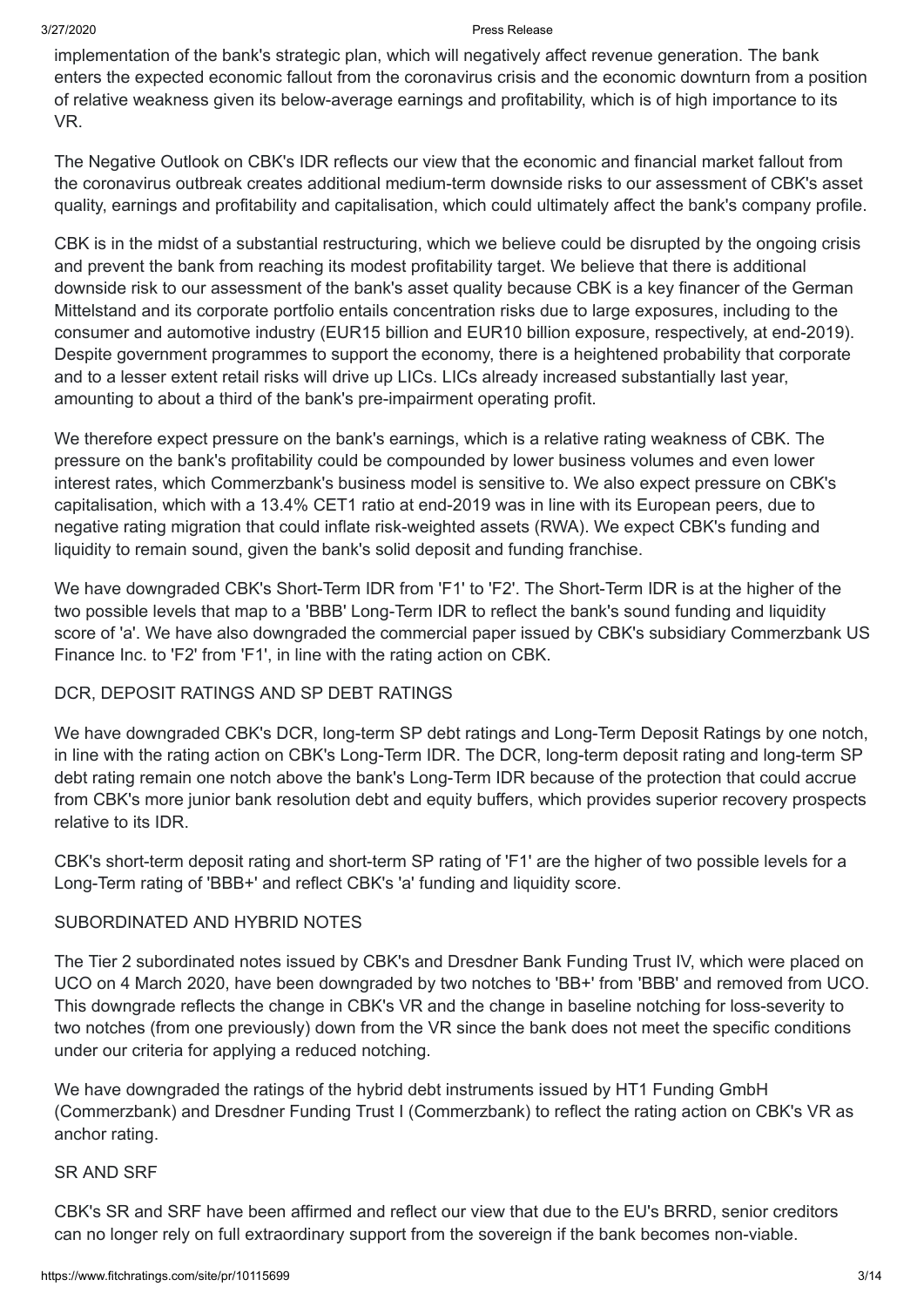#### DEUTSCHE BANK

Unless noted below, the key rating drivers for Deutsche Bank are those outlined in our Rating Action Commentary published in June 2019 (Fitch Downgrades Deutsche Bank to 'BBB'; Outlook Evolving; <https://www.fitchratings.com/site/pr/10077665>).

Fitch has placed Deutsche Bank's VR, Long-Term IDR and Short-Term IDR and long-term debt ratings on RWN. The RWN reflects heightened near-term risks to the bank's earnings, capitalisation and additional execution risks to its restructuring, if losses associated with the economic fallout from the COVID-19 pandemic increase materially.

Deutsche Bank's ambitious multi-year restructuring should result in a more focused and profitable business model. At end-2019, the bank appeared materially on track with its plan targets, having progressed with the cost reduction and increased capital ratios above plan. Management remains committed to the targets, but we believe that that execution has become more challenging in a more difficult operating environment. The ability to implement its strategy is an important rating consideration, and the reason why we have assigned a '4' ESG score for Corporate Governance.

Lower interest rates and lower client activity will weigh on earnings, although volatility may aid its trading results. We understand that the bank has managed the heightened volatility quite well in recent weeks. At the same, the predictability of future trading performance is limited by definition. A sharp rise in expected or realised credit risk losses would be a threat to solvency given the thin pre-provision earnings buffer, notwithstanding the bank's solid asset quality and conservative underwriting and additional protection from hedging credit exposures. We also see a risk that planned restructuring actions could be delayed, including the reduction of legacy assets cost reductions and investments as management attention will be focused on the challenges posed by the current crisis.

Deutsche Bank went into the crisis with a CET1 ratio of 13.6% at end-2019, slightly ahead of its plans. In addition to an expected reduction to 12.7% prior to the COVID-19 outbreak, capital metrics are now at risk from a deeper than expected net loss, and from RWA-inflation from rating migration and draw-downs on committed credit lines. We believe that increases in RWA due to changes in regulation may be delayed, which will provide some relief to capital ratios. Deutsche Bank's ability to manage the CET1 ratio is an important rating sensitivity given weak earnings during the early years of the restructuring.

Access to funding and liquidity are supported by the bank's conservative liquidity position, low refinancing need in 2020, and by access to liquidity facilities offered by the ECB and other central banks. Deutsche Bank's liquidity was solid at end-2019 with a EUR222 billion liquidity buffer and a 141% LCR. We expect the bank to maintain liquidity metrics at solid levels.

The issuer ratings and long-term debt ratings of DB Privat- und Firmenkundenbank AG (PFK), Deutsche Bank AG, London Branch (DB - London Branch) and Deutsche Bank's US subsidiaries have also been placed on RWN because they are equalised with Deutsche Bank's. The short-term debt ratings have been affirmed because these would likely still be rated 'F2' if the corresponding long-term preferred debt and deposit ratings were downgraded.

Deutsche Bank's DCR, long-term deposit and SP debt ratings and PFK's long-term deposit rating are rated one notch above the respective entities' Long-Term IDRs. This uplift reflects the respective creditors' statutory preferential status over Deutsche Bank's large buffer of junior and SNP debt. The bank benefits from the favorable German resolution regime, which made its stock of legacy senior unsecured debt retroactively SNP. In the current environment of disrupted market confidence and increased issuance spreads, this represents a significant advantage compared with peers based in other jurisdictions that still have to complete the build-up of bail-inable buffers.

We have upgraded by one notch the DCR of Deutsche Bank Securities Inc. to reflect the protection that could accrue to derivative counterparties from the build-up of bail-in debt and equity buffers at the level of the intermediate holding company DB USA Corporation.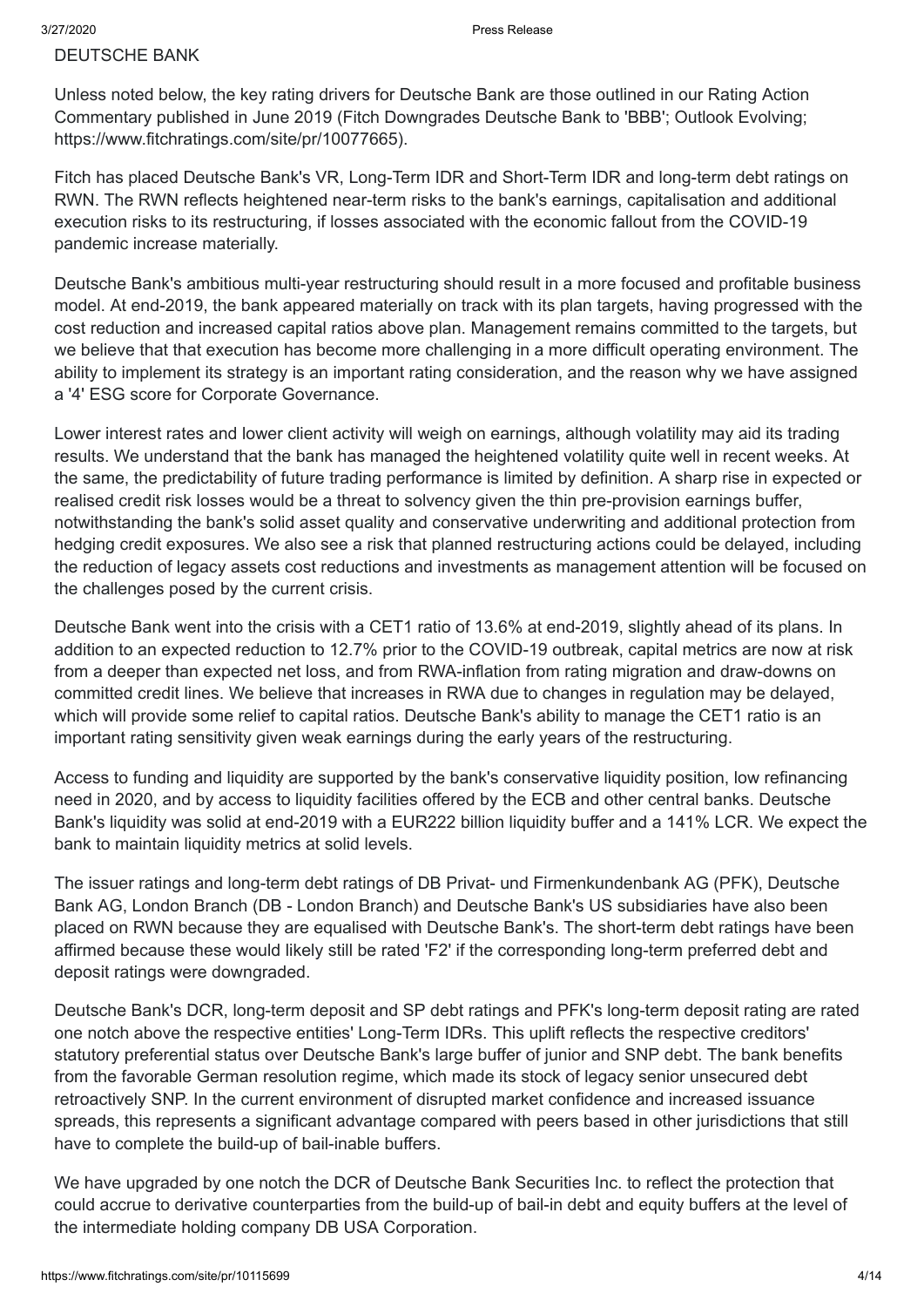We have downgraded by one notch the ratings for subordinated Tier 2 debt issued by Deutsche Bank and DB London Branch and placed them on RWN. The notes were downgraded to a baseline notching of two notches for loss severity from the VR of Deutsche Bank under the new criteria from one notch under the previous criteria.

We have placed Deutsche Bank AG's AT1 debt rating on RWN, driven by the RWN on the VR. These ratings are maintained at five notches below the bank's VR, including three notches for heightened incremental non-performance risk. We have not applied the four-notch baseline under our new Bank Rating Criteria to reflect our view that the bank may be unable to sustainably maintain adequate equity buffers above the point at which the bonds' coupon omission is triggered.

#### HVB

Unless noted below, the key rating drivers for HVB are those outlined in our Rating Action Commentary published in November 2019 (Fitch Affirms UniCredit Bank AG at 'BBB+'; Negative Outlook; <https://www.fitchratings.com/site/pr/10102270>).

We have affirmed HVB's Long-Term IDR at 'BBB+' with a Negative Outlook, in line with the Outlook on the Long-Term IDR of HVB's parent Unicredit S.p.A. (UC). The affirmation of HVB's VR reflects our view that HVB's strong capitalisation offers some substantial flexibility to absorb a deterioration of the bank's asset quality and profitability during the current crisis.

However, we believe the economic and financial market fallout from the coronavirus outbreak creates additional downside risks to our assessment of the bank's asset quality, profitability, funding and liquidity relative to our expectations at the time we last reviewed the bank's ratings.

We expect HVB's Stage 3 loans/total loans ratio to increase materially from the 2.1% achieved at end-2019 in case of a prolonged downturn. We expect higher LICs to exacerbate the pressure from declining interest margins and decreasing commission income in HVB's corporate and CIB business, which is significantly exposed to larger German corporates and multinationals. We also believe that loan growth, which helped stabilise the commercial lending division's net interest income over the past years, will decline in 2020 as a result of the current crisis. HVB has some room to reduce its cost base mainly through automating its processes, but progress in this area is likely to be slow, in our view.

We have downgraded by one notch the subordinated Tier 2 debt rating to reflect the switch to a baseline notching of two notches for loss severity from the bank's VR under Fitch's new Bank Rating Criteria, from one notch under the previous criteria. The widened notching reflects our expectation that the bank will not maintain buffers of Tier 2 and AT1 debt exceeding 10% of its respective risk-weighted assets.

Conversely, we have upgraded HVB's DCR, long-term SP debt rating and long-term Deposit Ratings by one notch to reflect that in line with our new criteria, the protection that could accrue to these creditors from the build-up of junior resolution debt and equity buffers.

#### SFG

Unless noted below, the key rating drivers for SFG are those outlined in our Rating Action Commentary published in September 2019 (Fitch Affirms Sparkassen-Finanzgruppe at 'A+'; Outlook Stable; <https://www.fitchratings.com/site/pr/10088857>).

Fitch has affirmed German savings banking group SFG's Long-Term IDR at 'A+', Short-Term IDR at 'F1+' and Viability Rating (VR) at 'a+'. Fitch has revised the Outlook on the group's IDR to Negative from Stable because we believe the economic fallout from the coronavirus crisis represents a medium-term risk to SFG's ratings.

Fitch has also affirmed the 'A+' and 'F1+' IDRs of 325 savings banks members of SFG (out of a total of 378 at January 2020) and revised the Outlook for the same reason.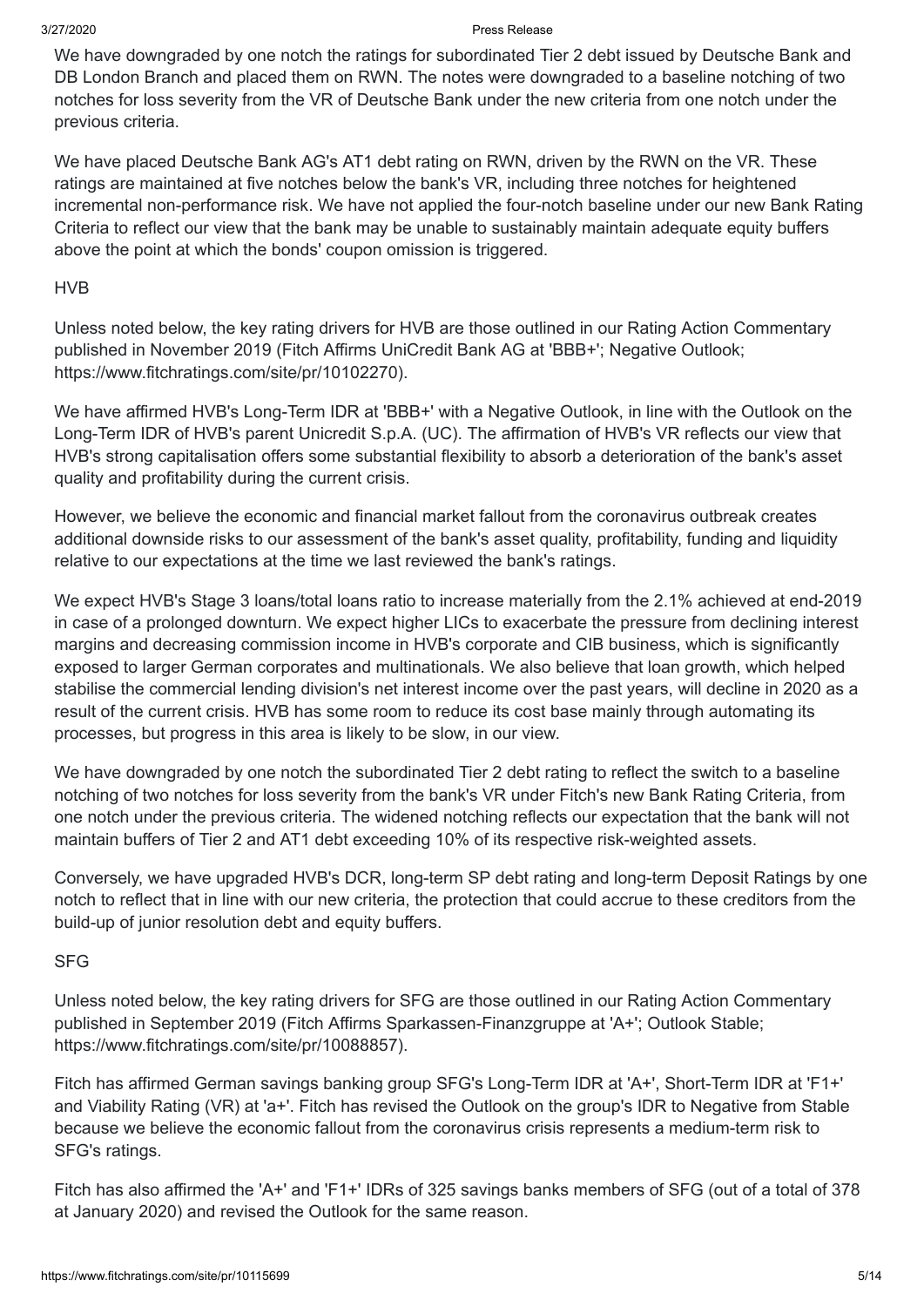The group enters the economic downturn from a position of relative strength, given its leading domestic retail and SME franchise in Germany, granular and sound credit exposures, solid capitalisation and strong deposit-driven funding and liquidity. SFG's profitability is moderating due to the prolonged decline in net interest income. We believe the economic and financial market fallout from the coronavirus outbreak adds risks to our assessment of Germany's operating environment as well as SFG's asset quality, profitability and capitalisation relative to when we last reviewed the bank's ratings.

Fitch has withdrawn the rating of Stadtsparkasse Bad Sachsa because it no longer exists as separate entity following its merger with another saving bank. As a result, Fitch will no longer provide ratings or analytical coverage of this merged issuer. A full list of rated SFG members is available at [www.fitchratings.com](https://www.fitchratings.com/) or via the link below.

The savings banks' Deposit Ratings are aligned with their IDRs because in our view, SFG's aggregated junior and SNP debt buffers do not offer sufficient default protection to depositors or provide comfort that recoveries in a default scenario would be above average. This is because we define SFG as consisting of the predominantly retail deposit-funded savings banks, excluding their central institutions, the Landesbanken. We do not assign a Deposit Rating to SFG as it is not a legal entity.

SFG's SR and SRF reflect Fitch's view that extraordinary sovereign support for EU banks is possible but cannot be relied upon due to the BRRD. It is likely that senior creditors will be required to participate in losses, if necessary, instead of, or ahead of, the group receiving sovereign support.

#### SFG-HT

#### IDRS, VR, HELABA'S SENIOR UNSECURED AND SNP DEBT

Unless noted below, the key rating drivers for SFG-HT are those outlined in our Rating Action Commentary published in September 2019 (Fitch Affirms S - Finanzgruppe Hessen Thueringen and Helaba at 'A+'/Stable; [https://www.fitchratings.com/site/pr/10090954\)](https://www.fitchratings.com/site/pr/10090954).

SFG-HT's Long-Term IDR has been affirmed and the Outlook revised to Negative from Stable, because we believe the economic fallout from the coronavirus crisis represents a medium-term risk to SFG-HT's ratings. The group's VR has been affirmed 'a+'. The group's Short-Term IDR has been affirmed at 'F1+', the higher of two possible levels for a 'A+' Long-Term IDR, because the group's funding and liquidity score is 'aa-'. Fitch has also revised the Outlooks on the IDRs of the savings banks members of SFG-HT's mutual support scheme and its central institution, Landesbank Hessen-Thueringen Girozentrale (Helaba).

The group enters the economic downturn from a relative position of strength, given its diversified and strong regional retail franchise, complemented by Helaba's domestic and international wholesale activities, sound asset quality, strong capitalisation and solid deposit-driven funding and liquidity. The profitability of the group is moderating due to prolonged declining interest rates.

We believe the economic and financial market fallout from the coronavirus outbreak creates additional downside risks to our assessment of Germany's operating environment, the group's asset quality, earnings and profitability and capitalisation and leverage relative to when we last reviewed the bank's ratings.

The group could be more affected by the crisis due to Helaba's wholesale driven business model with concentrated exposure to commercial real estate markets (EUR36 billion at end-3Q19), if the debt servicing capacity of tenants deteriorates and vacancy rates rise. In particular, we expect some vulnerability from its exposure to retail and logistic assets (in total 26% of the CRE portfolio at end-2019).

We have revised the Outlook on the Long-Term IDR of Helaba Asset Services, which is a 100% subsidiary of Helaba, but not a member of SFG-HT, to Negative, mirroring the rating action on its parent.

Deposit ratings and Helaba's DCR and SP rating have been affirmed at one notch above the group's IDR because of the protection could accrue from more junior bank resolution debt and equity buffers, which provides superior recovery prospects relative to its IDR.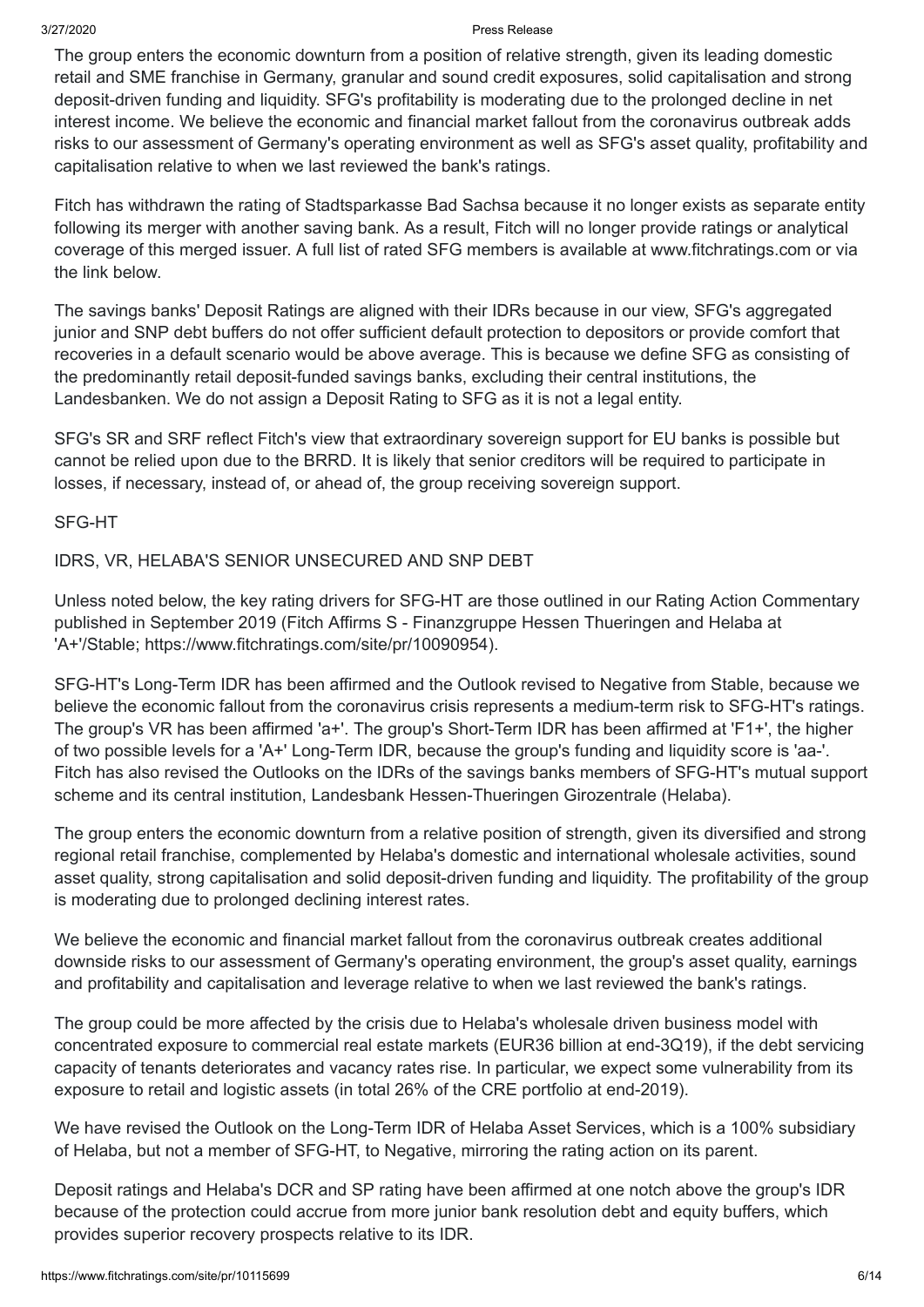Helaba's Tier 2 debt, which was placed on UCO on 4 March 2020, has been downgraded by one notch to 'A-' from 'A' and removed from UCO to reflect the change in baseline notching for loss-severity to two notches (from one previously) from the VR since the bank does not meet the specific conditions under our criteria for applying one notch.

#### **RATING SENSITIVITIES**

#### AAREAL BANK

Unless noted below, the rating sensitivities for Aareal are those outlined in our Rating Action Commentary published in January 2020 (Fitch Revises Aareal's Outlook to Negative; Affirms IDR at 'A-').

The RWN on Aareal's ratings reflects the near-term risks to its ratings from the coronavirus outbreak and the heightened probability that we would downgrade the bank if the economic disruptions caused by the COVID-19 pandemic puts pressure on Aareal's asset quality or if stresses in the property market weaken earnings prospects and increase the likelihood of losses that could ultimately weaken Aareal's substantial capital buffers.

The ratings could be affirmed if the COVID-19 disruptions turn out to be short-lived and if the bank manages to maintain adequate asset quality during the crisis.

The DCR, deposit ratings and SP debt ratings are primarily sensitive to changes in the bank's IDRs. They are also sensitive to changes in the buffer of junior and SNP/ unsecured debt, if we expect the bank to meet required resolution buffers by including SP liabilities, unless the bank's buffer of junior and SNP/ unsecured debt is sustainably above 10% of its RWAs.

The ratings of the Tier 2 and AT1 notes are primarily sensitive to changes in the VR, as well as to our assessment of their non-performance risk relative to the risk captured in the VR.

An upgrade of Aareal's SR and an upward revision of the bank's SRF would require a higher propensity of sovereign support. The BRRD makes this highly unlikely, albeit not impossible

#### CBK

CBK has headroom to emerge with its IDRs, VR and SNP/senior unsecured debt intact. However, this outcome will depend on the ultimate depth and duration of the economic shock to the German economy. CBK's ratings could be downgraded if the economic disruptions increase the risk that the bank occurs a loss in 2020 and breaches its 12% minimum CET1 ratio limit. The ratings could also be downgraded if there is evidence of material franchise and market share erosion in the bank's core businesses.

Asset quality has been a relative strength for the bank's ratings, but a sharp rise in credit losses could pressure ratings because of the low pre-provision earnings to absorb them. CBK's funding and liquidity benefit from a conservative starting point and central bank actions to insure continued access to liquidity. Ratings would come under pressure if these prove insufficient or if the bank's liquidity metrics deteriorate markedly, which we do not expect.

CBK's ratings could be affirmed with a Stable Outlook if the bank manages to make further progress in the implementation of its strategy and maintains acceptable profitability during the current crisis. An upgrade or positive rating pressure over the medium term would also be contingent on the bank's successful execution of the objectives set out in its restructuring. This would include evidence that client and asset growth can be sustained and boost revenue as well as further progress with cost reduction targets.

https://www.fitchratings.com/site/pr/10115699 CBK's DCR, deposit rating and SP debt ratings are primarily sensitive to changes in the Long-Term IDR. They are also sensitive to changes in the buffer of junior and SNP/unsecured debt, if we expect the bank to meet its resolution buffer requirements by including SP liabilities, unless the bank's buffer of junior and SNP/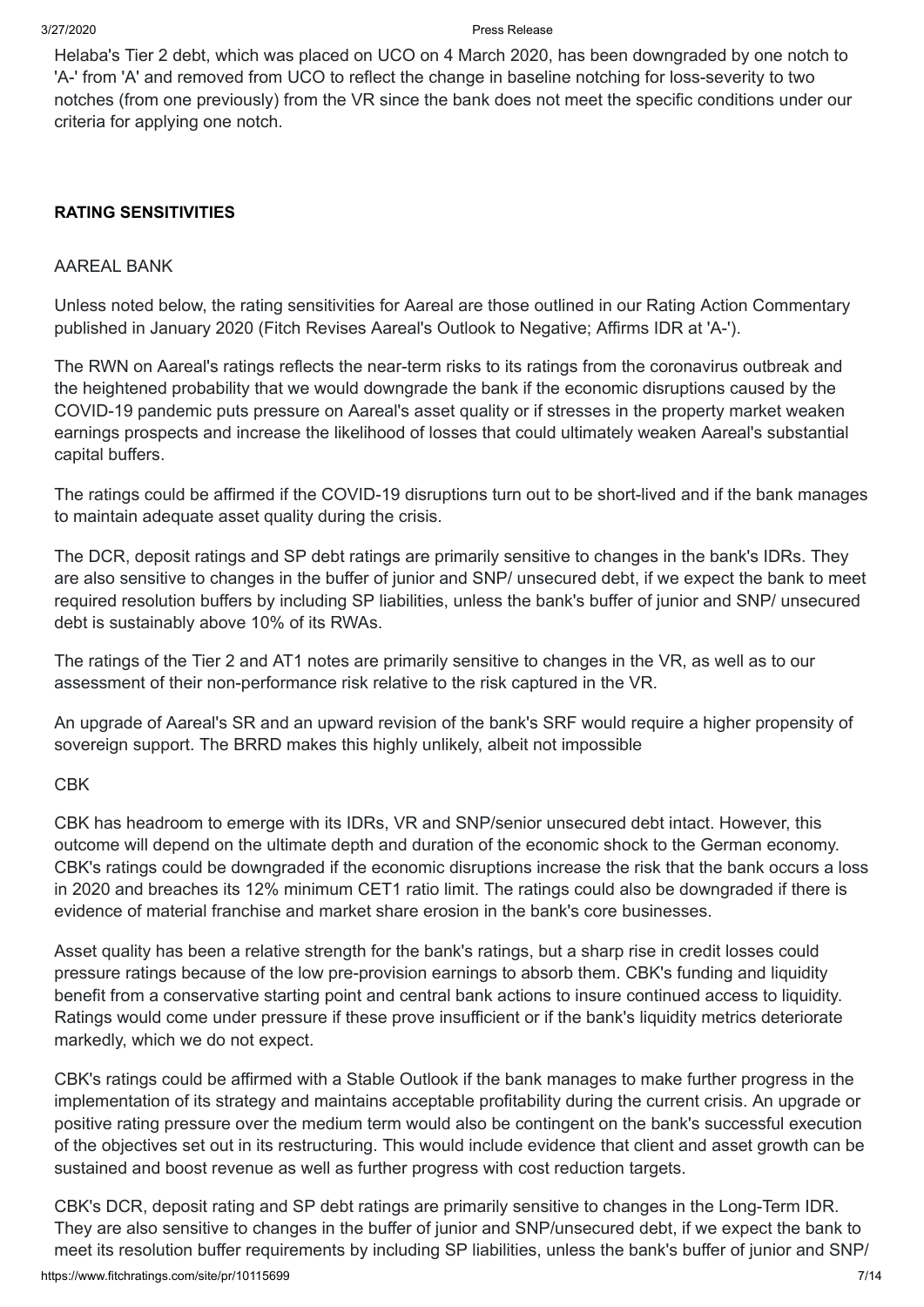unsecured debt is sustainably above 10% of its RWAs. CBK's short-term deposit rating and short-term SP rating are primarily sensitive to a change in the bank's funding and liquidity score to below 'a'.

The rating of Commerzbank U.S. Finance Inc.'s CP programme is primarily sensitive to changes in CBK's Short-Term IDR.

The Tier 2 subordinated notes issued by CBK and Dresdner Bank Funding Trust IV are primarily sensitive to changes in the bank's VR. The ratings of the hybrid notes issued by HT1 Funding GmbH and Dresdner Funding Trust I are also sensitive to Fitch's assessment of their non-performance risk relative to the risk captured in the VR.

#### DEUTSCHE BANK

The RWN on Deutsche Bank's ratings reflects the near-term risks to its ratings from the coronavirus outbreak. There is a heightened probability that we would downgrade the bank if the economic disruptions lead to larger than expected losses. A downgrade could also be triggered if the bank breaches its 12.5% minimum CET1 limit without a plan to swiftly restore it, or if we believe that the market disruptions make the implementation of mitigating measures uncertain.

A downgrade could also result if there is evidence of undue franchise and market share erosion in the core businesses relative to peers, or if the bank does not progress with the restructuring targets set out in 2019. Rating pressure would also arise if deteriorating economic conditions such as lower for longer interest rates, significant deterioration in DB's clients' financial health, subdued primary capital markets activity, persist into 2H20 as this would make it more difficult for the bank to return to adequate profitability. Asset quality is a relative rating strength, and a sharp rise in credit losses could pressure ratings because of the low available pre-provision earnings to absorb them.

The ratings would also come under pressure if the bank fails to maintain its strong conservative funding profile, which we currently do not expect because it entered the crisis with strong liquidity and because it has access to liquidity from central banks if needed.

Deutsche Bank's ratings could be affirmed with a Stable Outlook if the bank manages pre-tax profitability and asset quality well during the current crisis.

Upward pressure on the ratings over the medium term would require continued successful execution in the bank's restructuring, including evidence of growing revenue, further progress with cost reduction targets and reduction of non-strategic exposures.

The DCR, deposit and senior debt ratings of Deutsche Bank are primarily sensitive to changes to the Long-Term IDR.

PFK's and Deutsche Bank - London branch's ratings will continue to move in tandem with Deutsche Bank's. The subsidiaries' ratings are sensitive to Deutsche Bank's Long-Term IDR from which they are derived. They are also sensitive to our assessment regarding propensity for them to be supported by Deutsche Bank, which is not affected by this rating action.

The ratings of Deutsche Bank AG's AT1 and Tier 2 subordinated notes are primarily sensitive to changes in the bank's VR. The AT1 notes' ratings are also sensitive to Fitch's assessment of their non-performance risk relative to the risk captured in the VR.

Deutsche Bank's AT1 notes could be rated four notches below the VR if the bank proves its ability to maintain a CET1 buffer over requirements in excess of 100bp at the trough of its restructuring, and its ability to replenish this buffer through profits. The bank's management has guided that the CET1 ratio could decline to 12.7% during 2020, which implies a relatively thin 112bp buffer over requirements that would trigger coupon restrictions. The notching of these notes is also sensitive to an unexpected shift in CET1 capital requirements that would trigger coupon restrictions.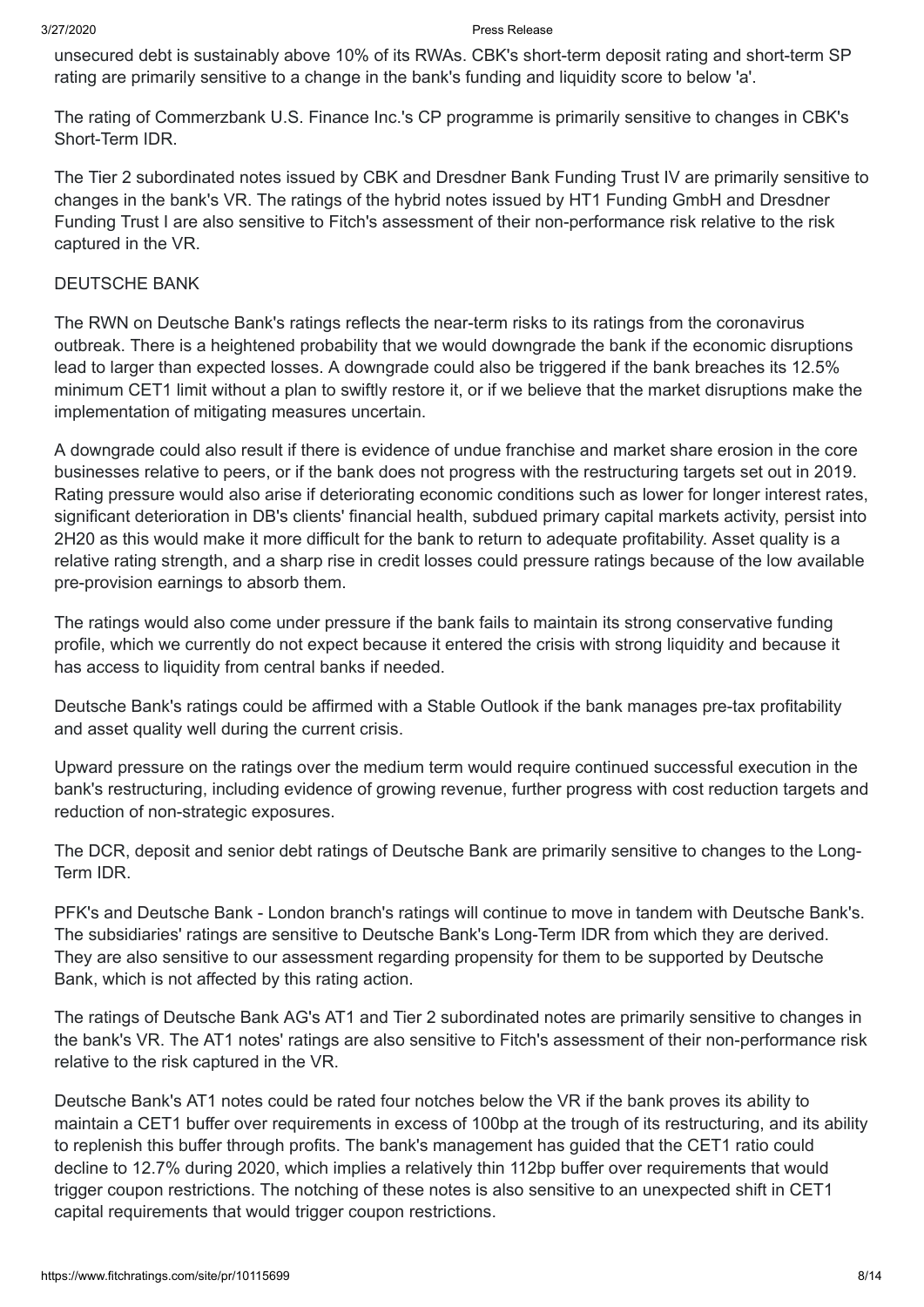Non-performance risk from available distributable items (ADI) has eased for Deutsche Bank and other German banks following the implementation of the Capital Requirements Regulation 2 in 2019. Under the new regulation capital reserves can be used for payment of AT1 coupons.

#### HVB

HVB's IDRs and VR are primarily sensitive to a change in UC's IDRs due to the close linkage with the parent and increasing fungibility of capital and funding within the UC group. Therefore, we believe a weakening of UC's financial strength would weaken HVB's company profile and increase the risk of upstreaming further capital from HVB. We view this as likely under the European Single Supervision and Single Resolution Mechanisms as long as UC maintains a single-point-of-entry resolution strategy as its preferred option. Tighter linkage between HVB and its parent could result in a closer alignment of HVB's ratings with that of its parent. Conversely, signs of a more effective ring-fencing of HVB and reduced contingency risk could result in a greater de-linkage of both entities' ratings, and the Outlook on HVB's Long-Term IDR could be revised to Stable.

HVB's ratings are also sensitive to a decline in recurring operating profitability, which could be caused by higher LICs if the economic disruption from the COVID-19 crisis results in a prolonged economic disruption. The ratings could be affirmed and the Outlook revised to Stable if the Outlook on the parent is revised to Stable and if COVID-19 related disruptions turn out to be short-lived, provided that the bank manages to maintain adequate earnings and asset quality

HVBs DCR, SP debt and Deposit Ratings are primarily sensitive to changes in the bank's IDRs and could be aligned with the bank's IDRs if its qualifying junior and SNP debt buffers are insufficient to restore viability and protect preferred creditors after a failure.

HVB's subordinated debt and hybrid securities' ratings are sensitive to changes in the bank's VR or to a change in the securities' notching, which could arise if we change our assessment of the notes' loss severity or relative non-performance risk.

#### SFG

Fitch believes that SFG has headroom to emerge with its ratings intact due to the relative strength of its franchise, capitalisation and asset quality. The Negative Outlook reflects Fitch's view that the ratings would likely be downgraded if the economic disruptions caused by the pandemic intensify and if prospects that the health crisis will be resolved in 2H20 become less likely, which would also make a sharp recovery in GDP growth in 2021 more remote.

Fitch believes that in the absence of a rapid recovery, SFG's earnings and profitability would suffer from higher LICs, which could affect the group's asset quality, which is a relative rating strength, and ultimately its capitalisation.

Funding and liquidity benefit from a conservative starting point and central bank actions to ensure continued access to liquidity and is therefore relatively less sensitive to a significant deterioration. A negative rating action would be warranted if these prove insufficient.

SFG's ratings could be affirmed and the Outlook revised to Stable if the COVID-19 disruptions are shortlived, and if the group manages to maintain adequate asset quality. Fitch believes that the measures taken by the German government to support retail customers and the corporate sector should indirectly support SFG's asset quality and ultimately its viability.

Upwards rating pressure is unlikely as Fitch expects low interest rates to continue to put pressure on the group's profitability.

The Deposit Ratings of SFG's members are primarily sensitive to changes in SFG's IDRs as we do not expect the group to issue a large buffer of subordinated and SNP debt above 10% of the group's RWA,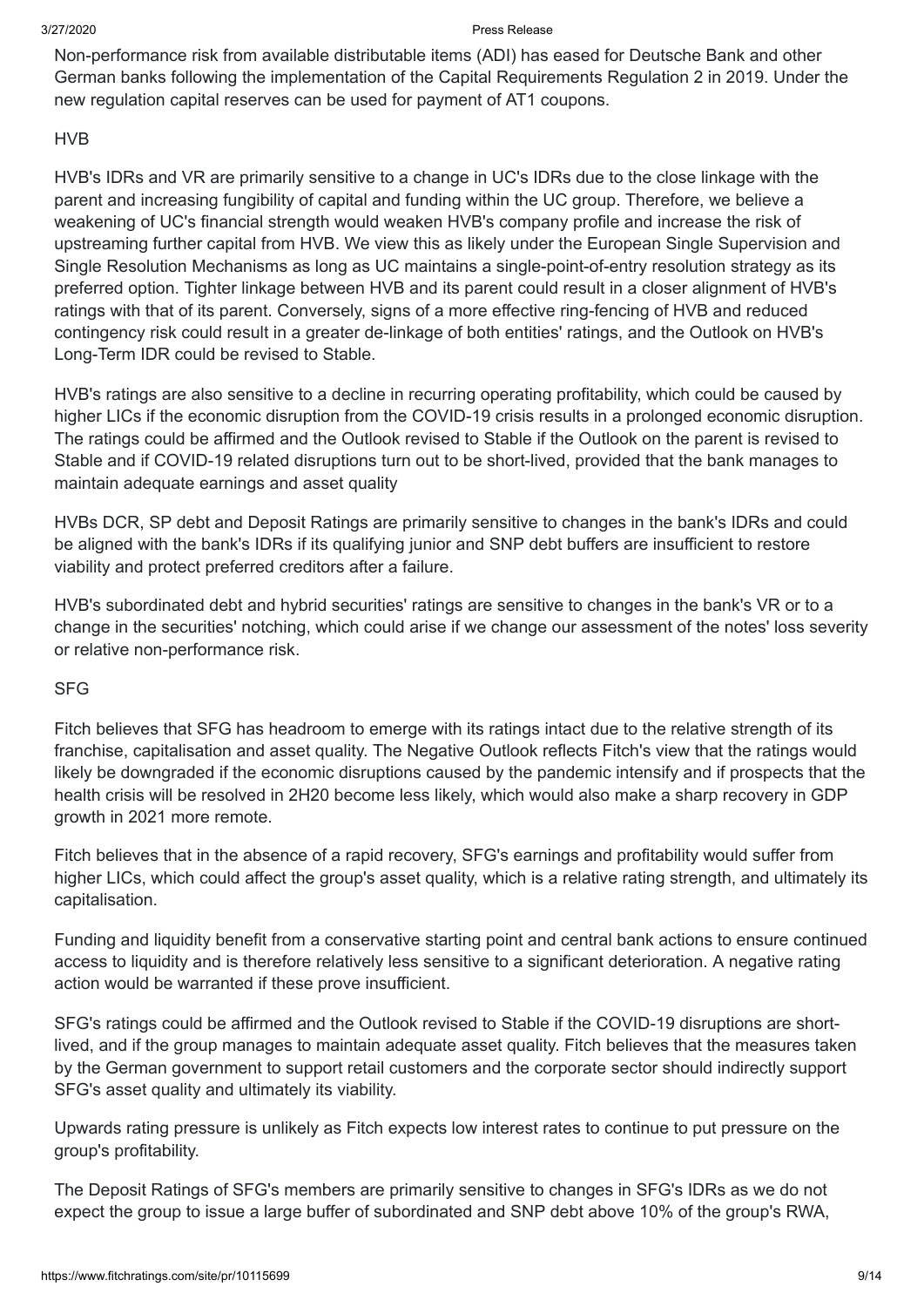which would be required for an uplift of the Long-Term Deposit Ratings to one notch above their Long-Term IDRs.

An upgrade of SFG's SR and an upward revision of its SRF would be contingent on a positive change, in our view, of Germany's propensity to support its systemically important banks. While not impossible, this is highly unlikely in light of the prevailing regulatory environment.

#### SFG-HT

#### IDRS, VR, HELABA'S SENIOR UNSECURED AND SNP DEBT

Fitch believes that SFG-HT has headroom to emerge with its ratings intact due to the relative strength of its company profile and capitalisation. The Negative Outlook reflects Fitch's view that the ratings would likely be downgraded if the economic disruptions caused by the COVID-19 pandemic intensify and if prospects that the health crisis is resolved in 2H20 become less likely, which would also make a sharp recovery in GDP growth in 2021 more remote.

Fitch believes that in the absence of a rapid recovery, SFG-HT's earnings and profitability and asset quality would come under pressure, as lending includes the wholesale activities of Helaba which could face relatively higher pressure primarily due to concentration risks and commercial real estate exposure.

Funding and liquidity benefit from a conservative starting point and central bank actions to ensure continued access to liquidity and is therefore relatively less sensitive to a significant deterioration. Negative rating action would be warranted if these prove insufficient or if Helaba's access to wholesale funding weakens.

SFG-HT's ratings could be affirmed and the Outlook revised to Stable if the COVID-19 disruptions turn out to be short-lived and if the group manages to maintain adequate earnings and asset quality. Fitch believes that the measures taken by the German government to support retail customers and the corporate sector should indirectly support SFG-HT's asset quality and ultimately its viability.

Upwards rating pressure is unlikely as Fitch expects low interest rates to continue to put pressure on the group's profitability.

Helaba Asset Services' IDRs are equalised with and primarily sensitive to a change in Helaba's IDRs.

The deposit ratings of SFG-HT's members are primarily sensitive to changes in SFG-HT's IDRs. The DCR, deposit and Helaba's SP debt ratings are primarily sensitive to the group's Long-Term IDR. They are also sensitive to changes in the buffer of junior and SNP unsecured debt, if we expect the bank to meet required resolution buffers by including SP liabilities, unless the bank's buffer of junior and SNP unsecured debt is sustainably above 10% of its RWAs. The Deposit Ratings of the savings banks are also sensitive to our assessment of how a resolution of SFG-HT could play out.

The group's Short-Term IDRs are also sensitive to a lowering of the bank's funding and liquidity score that feeds into the bank's VR.

A downgrade of SFG-HT's Long-Term IDR to 'A' would likely not result in a downgrade of the bank's Short-Term IDR to 'F1' from 'F1+, if it can still achieve a funding and liquidity score of at least 'aa-'. A score below this level would result in a Short-Term IDR of 'F1'.

The ratings of Helaba's Tier 2 subordinated notes are primarily sensitive to changes in SFG-HT's VR and to Fitch's assessment of the notes' non-performance risk relative to the risk captured in the VR.

#### **Public Ratings with Credit Linkage to other ratings**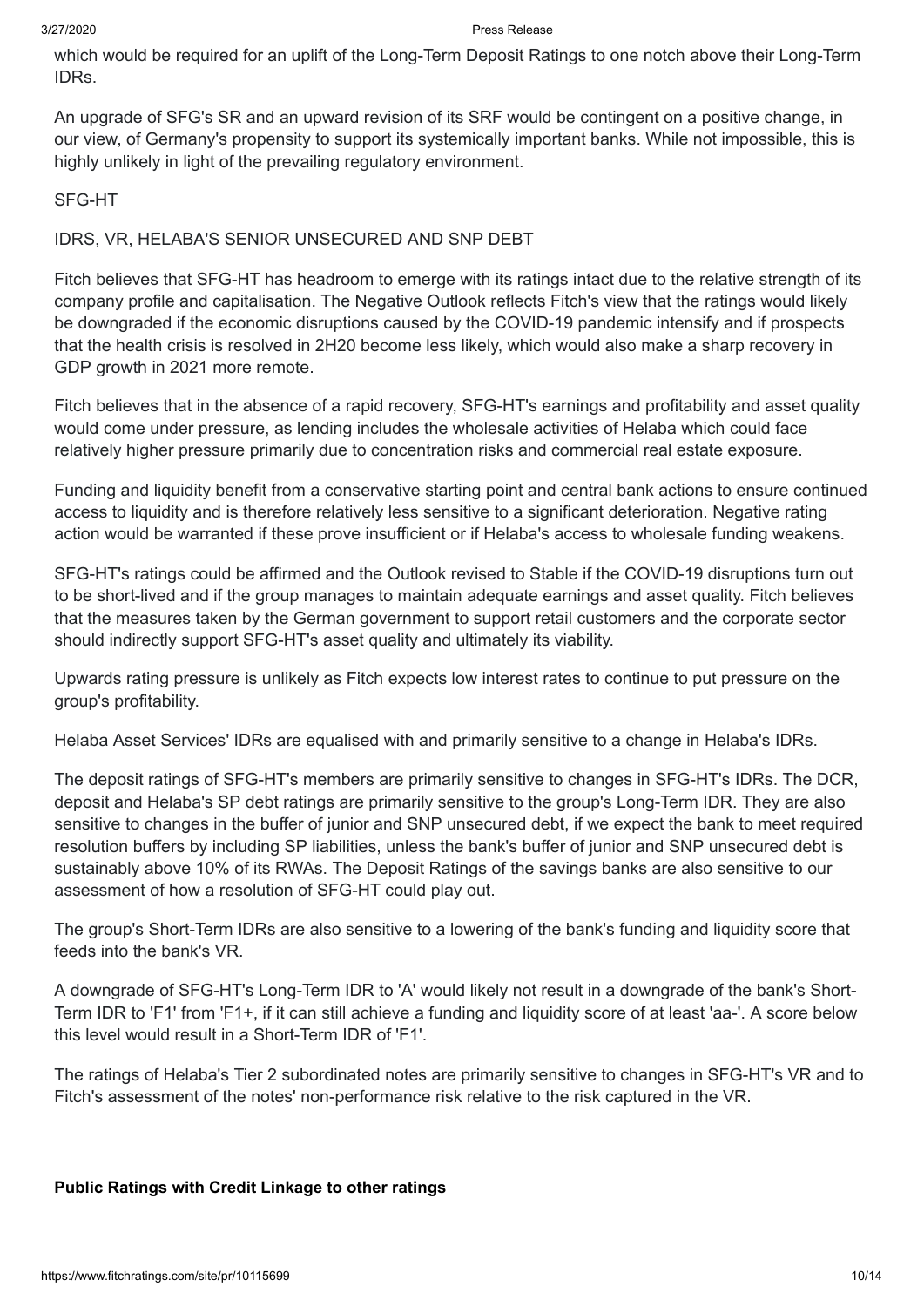Landesbank Hessen-Thueringen Girozentrale (Helaba) is part of Sparkassen-Finanzgruppe Hessen-Thueringen (SFG-HT). SFG-HT is not a legal entity but a network of savings banks in Hessen and Thueringen whose cohesion is supported by a mutual support scheme and which forms a common economic unit together with Helaba. Fitch assigns "group" ratings to SFG-HT and its member banks.

Helaba Asset Services is a subsidiary of Helaba.

Deutsche Bank Securities, Inc.'s and Deutsche Bank London Branch's ratings are linked to Deutsche Bank AG.

Commerzbank US Finance Inc is a subsidiary that issues commercial paper. HT1 Funding GmbH, Dresdner Funding Trust I and IV are funding vehicles, that issue sub-debt and hybrid securities, for which Commerzbank's VR is used as an anchor rating.

Unicredit Bank AG's ratings are linked to Unicredit S.p.A.

#### **ESG Considerations**

Deutsche Bank has an ESG score of '4' for Management and Strategy, because operational implementation of its strategy is a highly relevant driver of the bank's ratings.

Fitch assigns SFG a '4' ESG relevance score for group structure, as it is one of the least cohesive groups to which Fitch assigns group ratings. Under Fitch's Bank Rating Criteria, we may assign group ratings to banks that are members of a mutual support mechanism. SFG does not produce consolidated financial accounts and its aggregated risk reporting is less advanced than other European mutual support banking groups rated by Fitch.

Except for the matters discussed above, the highest level of ESG credit relevance, if present, is a score of 3 - ESG issues are credit neutral or have only a minimal credit impact on the entities, either due to their nature or the way in which they are being managed by the entities. For more information on Fitch's ESG Relevance Scores, visit [www.fitchratings.com/esg](https://www.fitchratings.com/esg).

VIEW ADDITIONAL RATING DETAILS

Additional information is available on www.fitchratings.com

### **FITCH RATINGS ANALYSTS**

Primary Rating Analyst Markus Glabach **Director** +49 69 768076 195 Fitch Deutschland GmbH Neue Mainzer Strasse 46 - 50 Frankfurt am Main D-60311

Primary Rating Analyst Roger Schneider **Director** +49 69 768076 242 Fitch Deutschland GmbH Neue Mainzer Strasse 46 - 50 Frankfurt am Main D-60311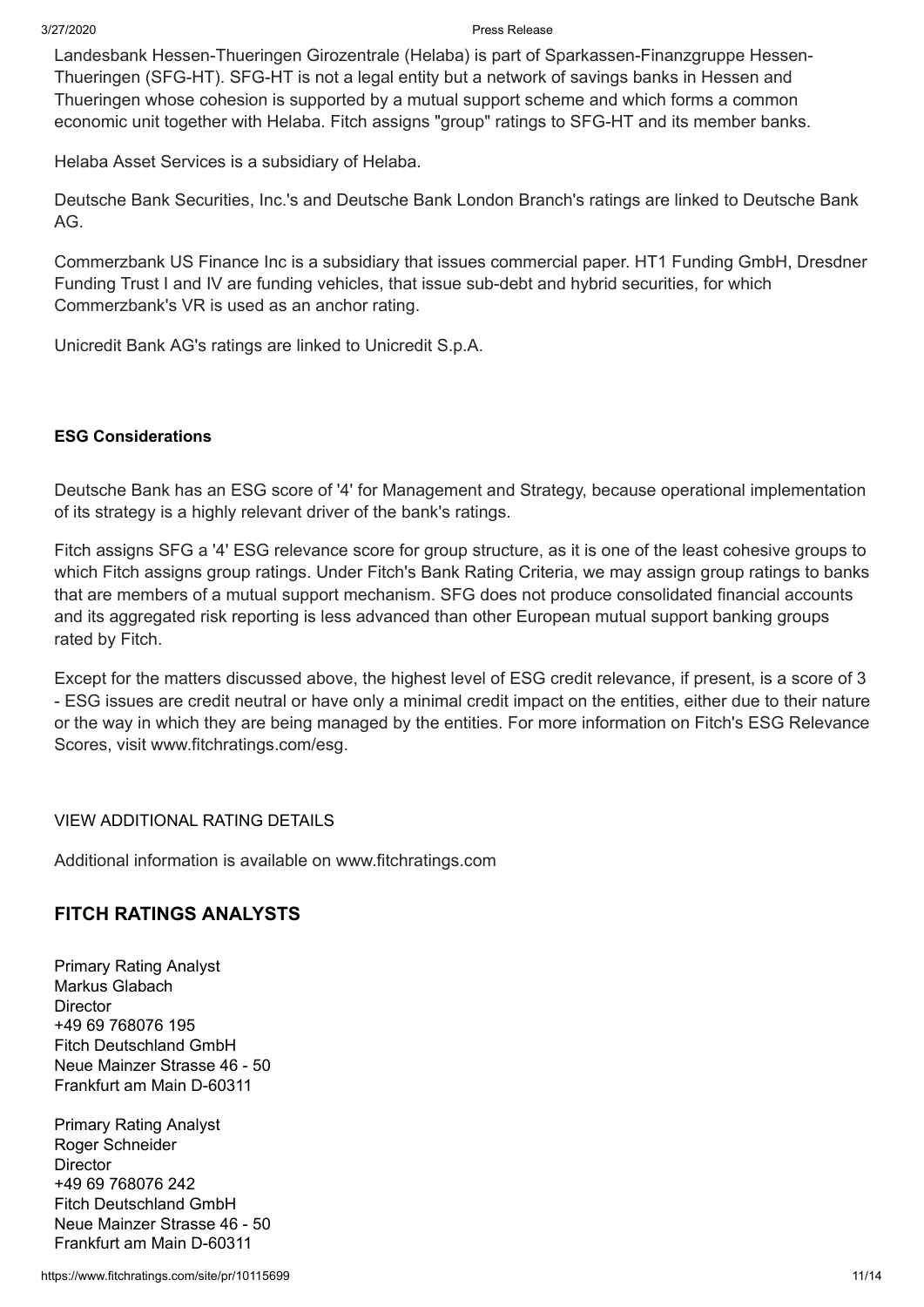Primary Rating Analyst Patrick Rioual Senior Director +49 69 768076 123 Fitch Deutschland GmbH Neue Mainzer Strasse 46 - 50 Frankfurt am Main D-60311

Secondary Rating Analyst Caroline Lehmann Associate Director +49 69 768076 176

Secondary Rating Analyst Paul Noller Analyst +49 69 768076 119

Secondary Rating Analyst Ioana Sima **Director** +44 20 3530 1736

Secondary Rating Analyst Roger Schneider **Director** +49 69 768076 242

Secondary Rating Analyst Marco Diamantini Senior Analyst +49 69 768076 114

Committee Chairperson Konstantin Yakimovich Senior Director +44 20 3530 1789

### **MEDIA CONTACTS**

Louisa Williams London +44 20 3530 2452 louisa.williams@thefitchgroup.com

### **Applicable Criteria**

Bank Rating [Criteria](https://www.fitchratings.com/site/re/10110041) (pub. 28 Feb 2020) Non-Bank Financial [Institutions](https://www.fitchratings.com/site/re/10110170) Rating Criteria (pub. 28 Feb 2020)

### **Additional Disclosures**

https://www.fitchratings.com/site/pr/10115699 12/14 [Dodd-Frank](https://www.fitchratings.com/site/dodd-frank-disclosure/10115699) Rating Information Disclosure Form Solicitation Status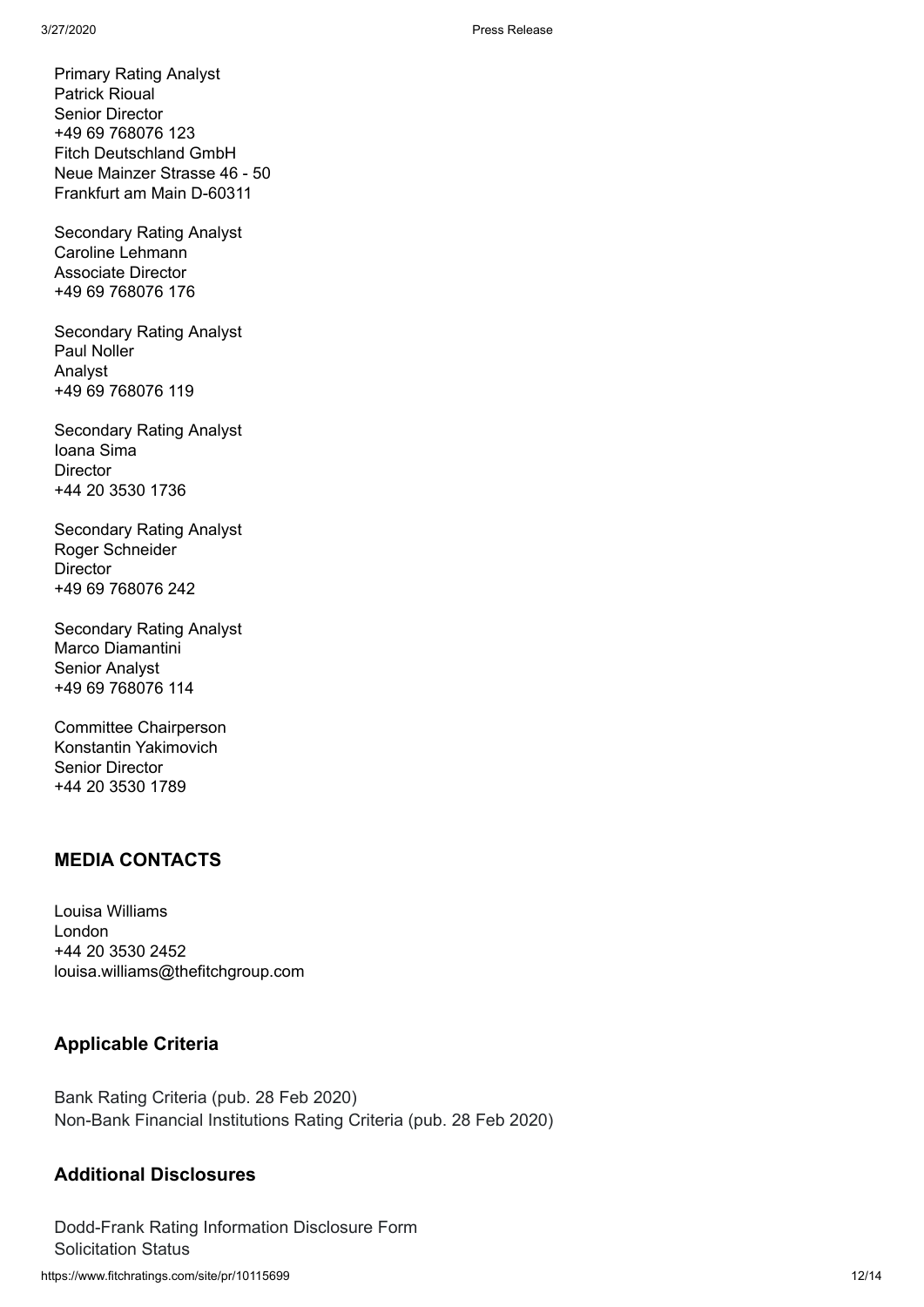[Endorsement](https://www.fitchratings.com/site/regulatory) Policy

#### **DISCLAIMER**

ALL FITCH CREDIT RATINGS ARE SUBJECT TO CERTAIN LIMITATIONS AND DISCLAIMERS. PLEASE READ THESE LIMITATIONS AND DISCLAIMERS BY FOLLOWING THIS LINK: [HTTPS://WWW.FITCHRATINGS.COM/UNDERSTANDINGCREDITRATINGS](https://www.fitchratings.com/UNDERSTANDINGCREDITRATINGS). IN ADDITION, THE FOLLOWING https://www.fitchratings.com/site/dam/jcr:6b03c4cd-611d-47ec-b8f1- 183c01b51b08/Rating%20Definitions%20-%203%20May%202019%20v3%206-11-19.pdf DETAILS FITCH'S RATING DEFINITIONS FOR EACH RATING SCALE AND RATING CATEGORIES, INCLUDING DEFINITIONS RELATING TO DEFAULT. PUBLISHED RATINGS, CRITERIA, AND METHODOLOGIES ARE AVAILABLE FROM THIS SITE AT ALL TIMES. FITCH'S CODE OF CONDUCT, CONFIDENTIALITY, CONFLICTS OF INTEREST, AFFILIATE FIREWALL, COMPLIANCE, AND OTHER RELEVANT POLICIES AND PROCEDURES ARE ALSO AVAILABLE FROM THE CODE OF CONDUCT SECTION OF THIS SITE. DIRECTORS AND SHAREHOLDERS RELEVANT INTERESTS ARE AVAILABLE AT [HTTPS://WWW.FITCHRATINGS.COM/SITE/REGULATORY](https://www.fitchratings.com/site/regulatory). FITCH MAY HAVE PROVIDED ANOTHER PERMISSIBLE SERVICE TO THE RATED ENTITY OR ITS RELATED THIRD PARTIES. DETAILS OF THIS SERVICE FOR RATINGS FOR WHICH THE LEAD ANALYST IS BASED IN AN EU-REGISTERED ENTITY CAN BE FOUND ON THE ENTITY SUMMARY PAGE FOR THIS ISSUER ON THE FITCH WEBSITE.

#### **COPYRIGHT**

Copyright © 2020 by Fitch Ratings, Inc., Fitch Ratings Ltd. and its subsidiaries. 33 Whitehall Street, NY, NY 10004. Telephone: 1-800-753-4824, (212) 908-0500. Fax: (212) 480-4435. Reproduction or retransmission in whole or in part is prohibited except by permission. All rights reserved. In issuing and maintaining its ratings and in making other reports (including forecast information), Fitch relies on factual information it receives from issuers and underwriters and from other sources Fitch believes to be credible. Fitch conducts a reasonable investigation of the factual information relied upon by it in accordance with its ratings methodology, and obtains reasonable verification of that information from independent sources, to the extent such sources are available for a given security or in a given jurisdiction. The manner of Fitch's factual investigation and the scope of the third-party verification it obtains will vary depending on the nature of the rated security and its issuer, the requirements and practices in the jurisdiction in which the rated security is offered and sold and/or the issuer is located, the availability and nature of relevant public information, access to the management of the issuer and its advisers, the availability of pre-existing third-party verifications such as audit reports, agreed-upon procedures letters, appraisals, actuarial reports, engineering reports, legal opinions and other reports provided by third parties, the availability of independent and competent third- party verification sources with respect to the particular security or in the particular jurisdiction of the issuer, and a variety of other factors. Users of Fitch's ratings and reports should understand that neither an enhanced factual investigation nor any third-party verification can ensure that all of the information Fitch relies on in connection with a rating or a report will be accurate and complete. Ultimately, the issuer and its advisers are responsible for the accuracy of the information they provide to Fitch and to the market in offering documents and other reports. In issuing its ratings and its reports, Fitch must rely on the work of experts, including independent auditors with respect to financial statements and attorneys with respect to legal and tax matters. Further, ratings and forecasts of financial and other information are inherently forward-looking and embody assumptions and predictions about future events that by their nature cannot be verified as facts. As a result, despite any verification of current facts, ratings and forecasts can be affected by future events or conditions that were not anticipated at the time a rating or forecast was issued or affirmed.

https://www.fitchratings.com/site/pr/10115699 13/14 The information in this report is provided "as is" without any representation or warranty of any kind, and Fitch does not represent or warrant that the report or any of its contents will meet any of the requirements of a recipient of the report. A Fitch rating is an opinion as to the creditworthiness of a security. This opinion and